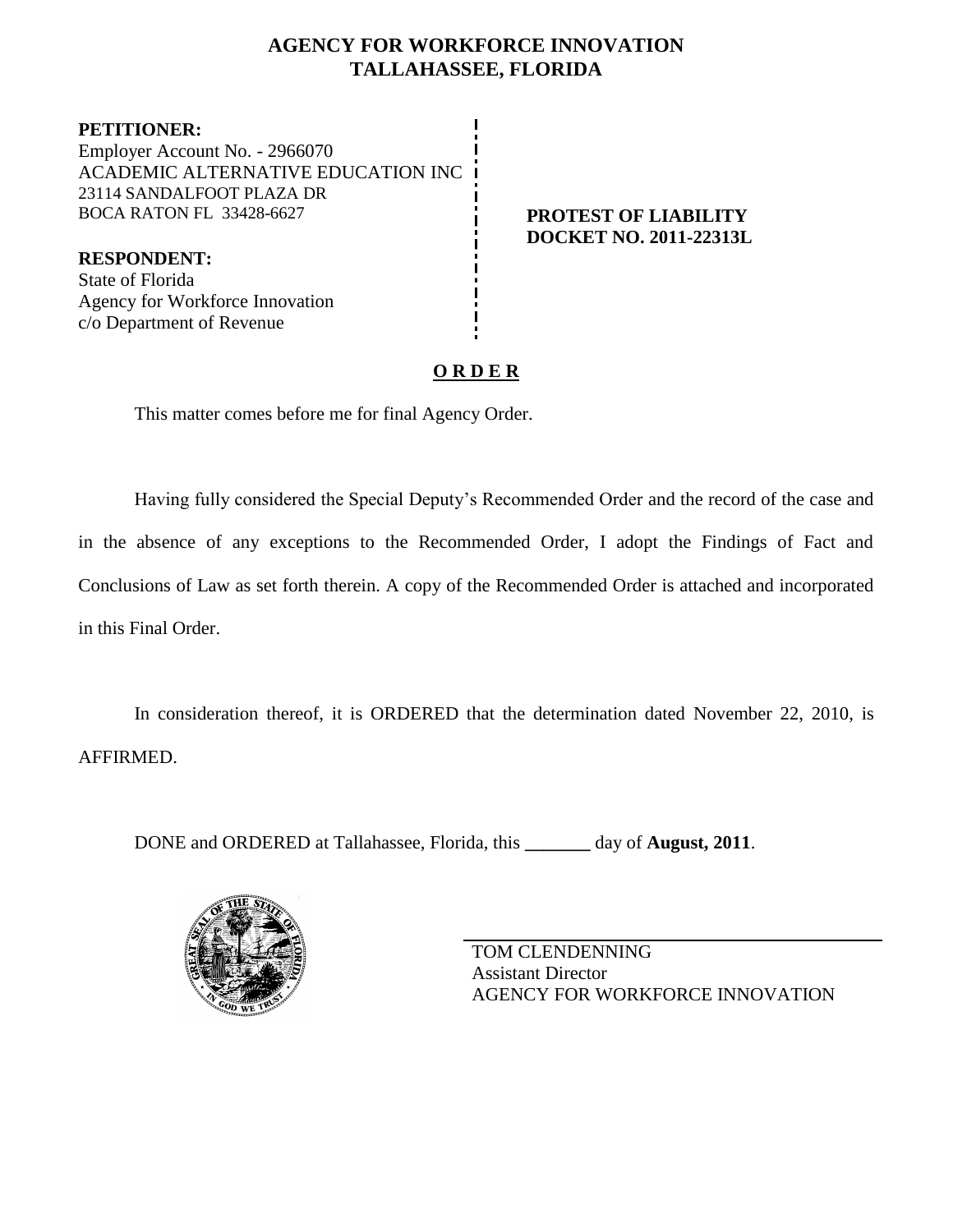# **AGENCY FOR WORKFORCE INNOVATION Unemployment Compensation Appeals**

MSC 345 CALDWELL BUILDING 107 EAST MADISON STREET TALLAHASSEE FL 32399-4143

#### **PETITIONER:**

Employer Account No. - 2966070 ACADEMIC ALTERNATIVE EDUCATION INC ATTN: SHELDON KLASFELD 23114 SANDALFOOT PLAZA DR BOCA RATON FL 33428-6627

#### **PROTEST OF LIABILITY DOCKET NO. 2011-22313L**

#### **RESPONDENT:** State of Florida Agency for Workforce Innovation c/o Department of Revenue

# **RECOMMENDED ORDER OF SPECIAL DEPUTY**

TO: Assistant Director Agency for Workforce Innovation

This matter comes before the undersigned Special Deputy pursuant to the Petitioner's protest of the Respondent's determination dated November 22, 2010.

After due notice to the parties, a telephone hearing was held on March 31, 2011. The Petitioner's principle appeared and testified at the hearing. A tax specialist II appeared and testified on behalf of the Respondent. The Joined Party did not appear at the hearing.

The record of the case, including the recording of the hearing and any exhibits submitted in evidence, is herewith transmitted. Proposed Findings of Fact and Conclusions of Law were not received.

## **Issue:**

Whether services performed for the Petitioner by the Joined Party constitute insured employment, and if so, the effective date of liability, pursuant to Section 443.036(19), 443.036(21); 443.1216, Florida **Statutes.** 

## **Findings of Fact:**

- 1. The Florida Department of Revenue issued an Employee Determination Notice to the Petitioner on November 22, 2010.
- 2. The Petitioner submitted a typed letter of protest on December 2, 2010.
- 3. A telephone hearing was scheduled, noticed for, and held on March 31, 2011.
- 4. The Petitioner operates a private school. The Petitioner was awarded 501 (c)(3) status in 2010.